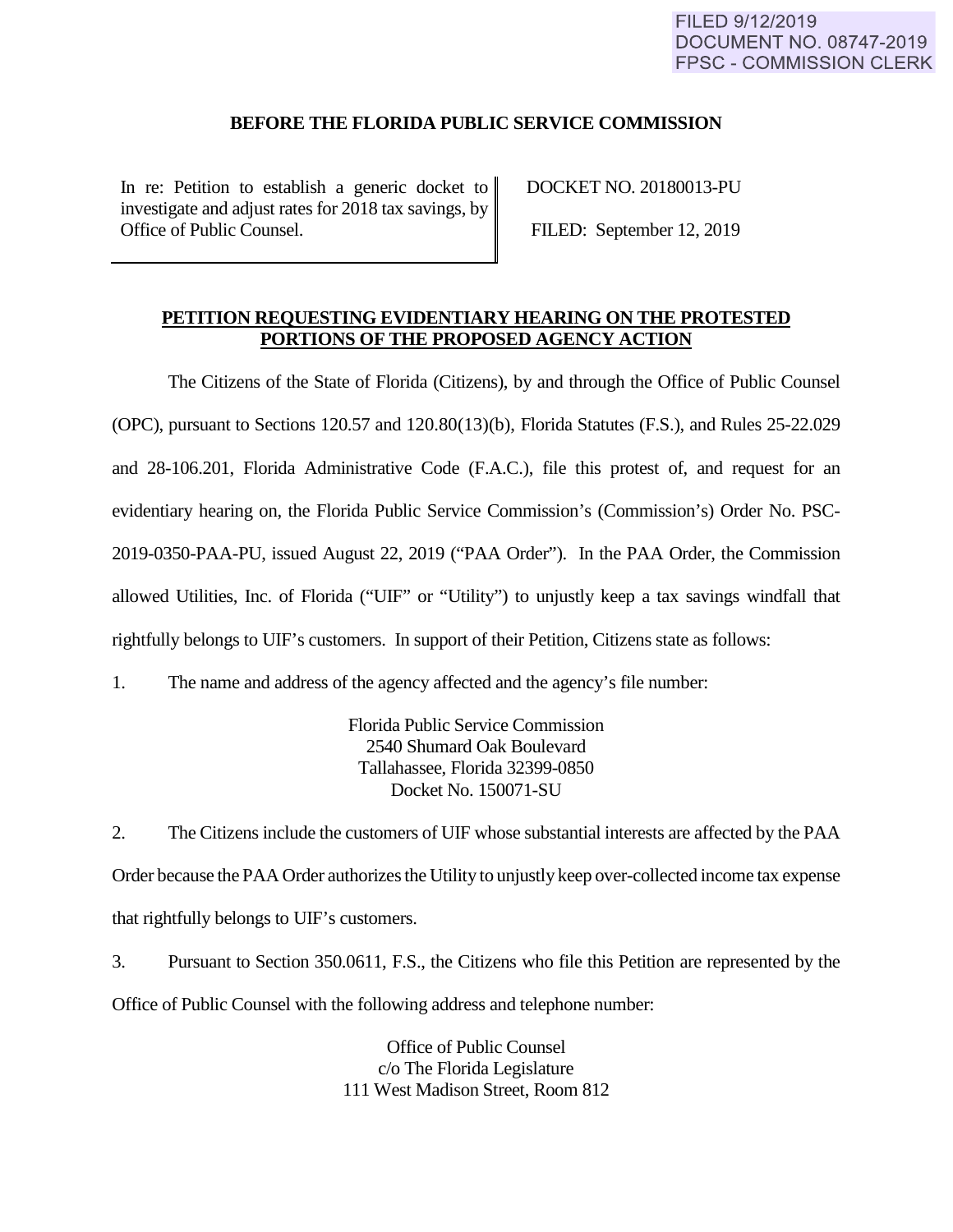## Tallahassee, Florida 32399-1400 Telephone No. (850) 488-9330

4. The Citizens obtained a copy of the PAA Order via email on or about August 22, 2019.

5. At this time, the disputed issues of material fact, including a concise statement of the ultimate facts alleged, and those specific facts which Citizens contend warrant reversal and/or modification of the PAA Order, are discussed below.

6. By way of background, UIF requested a substantial rate increase for its consolidated water and wastewater operations in Florida in 2016. On September 25, 2017, UIF was awarded a rate increase of \$5.2 million, based in part on a federal corporate income tax rate of 35% in Order No. PSC-2017- 0361-FOF-WU. On December 22, 2017, the federal corporate income tax rate was lowered to 21% beginning January 1, 2018. The OPC has conservatively estimated that UIF's annual tax savings for the newly combined systems is at least \$1 million. Despite the rate increase calculated for UIF to achieve a return on equity mid-point of 10.40% with a corresponding overall rate of return mid-point of 7.53% (and accompanying range of 6.67% to 7.51%), and despite the tax windfall of at least \$1 million, when it self-reported its achieved earnings for 2018, which is the first full calendar year of the rate increase and the tax savings, the Utility showed earnings below the bottom of the ROR range at 4.9% and 6.25% for water and wastewater operations, respectively. Based on this unaudited self-report, the Commission proposes in its PAA Order to allow UIF to seize the overpaid income taxes that rightfully belong to UIF's customers. The Citizens object to this proposal.

7. Therefore, pursuant to Section 120.80(13)(b), F.S., Citizens protest the applicable portions of the PAA Order only as it relates to UIF, its appropriation of the estimated \$1 million windfall in tax savings and the related disputed issues of material fact listed below. Further, Citizens protest any reasonably and necessarily related legal, policy and fact issues resulting from the specifically identified areas of protest. Further, Citizens' reserve their right to fully participate in the hearing process to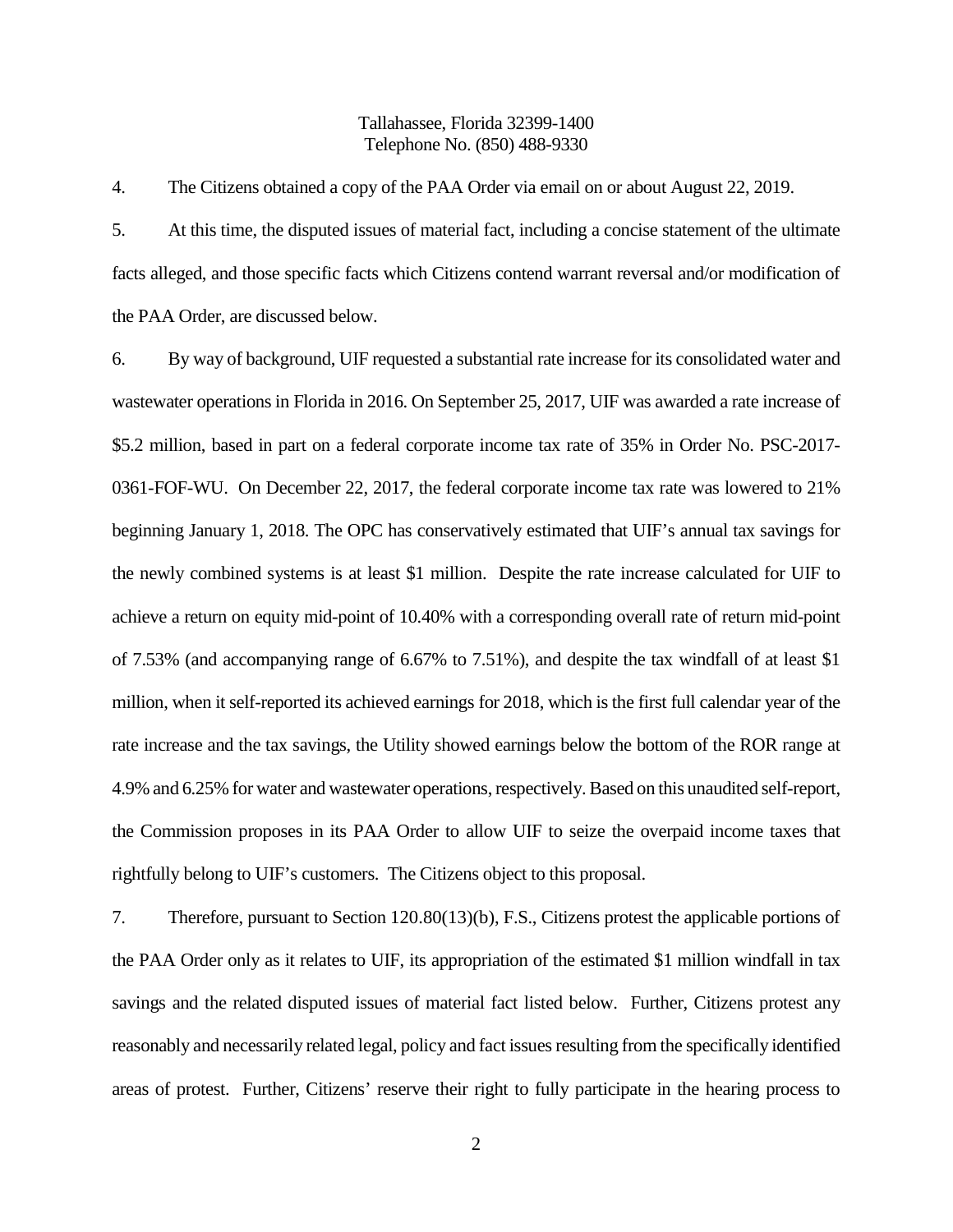address any issues identified in any other party's protest or cross-petition. Below is a preliminary list of issues identified by Citizens for UIF as being ripe for hearing in this protest.

### Statement of Disputed Facts and Issues

### **Legal and Policy Issues:**

- Issue 1. Under what conditions can the Commission allow UIF to retain excess federal corporate income tax expense (current and deferred) collected at a 35% (or greater) rate but payable to the United States Treasury at a 21% rate?
- Issue 2. Has UIF accurately reflected in its 2018 Annual Report the determinations made in Commission Order No. PSC-2017-0361-FOF-WS?
- Issue 3. Does the UIF 2018 annual report accurately reflect reasonable and prudent costs actually incurred, including affiliate transactions recorded at arm's length?

### **Earnings-related fact issues:**

- Issue 4. Does the UIF 2018 annual report accurately reflect the revenues collected?
- Issue 5. Does the UIF 2018 annual report accurately reflect the true capital costs for UIF?
- Issue 6. What is the actual, prudent balance of plant in service for 2018
- Issue 7. What is the actual, prudent balance of accumulated depreciation for 2018?
- Issue 8. What is the actual, prudent balance of CIAC for 2018?
- Issue 9. What is the actual, prudent balance of Accumulated Amortization of CIAC for 2018?
- Issue 10. What is the actual, prudent used and useful percentage for the wastewater and water plant for 2018?
- Issue 11. What is the actual, prudent balance of miscellaneous deferred debits for 2018?
- Issue 12. What is the actual, prudent rate base for 2018?
- Issue 13. What is the actual, prudent capital structure, including the amount of debt and equity for 2018?
- Issue 14. What is the actual, prudent amount of revenues for 2018?
- Issue 15. What is the actual, prudent amount of O&M expenses (including rate case expense) for 2018?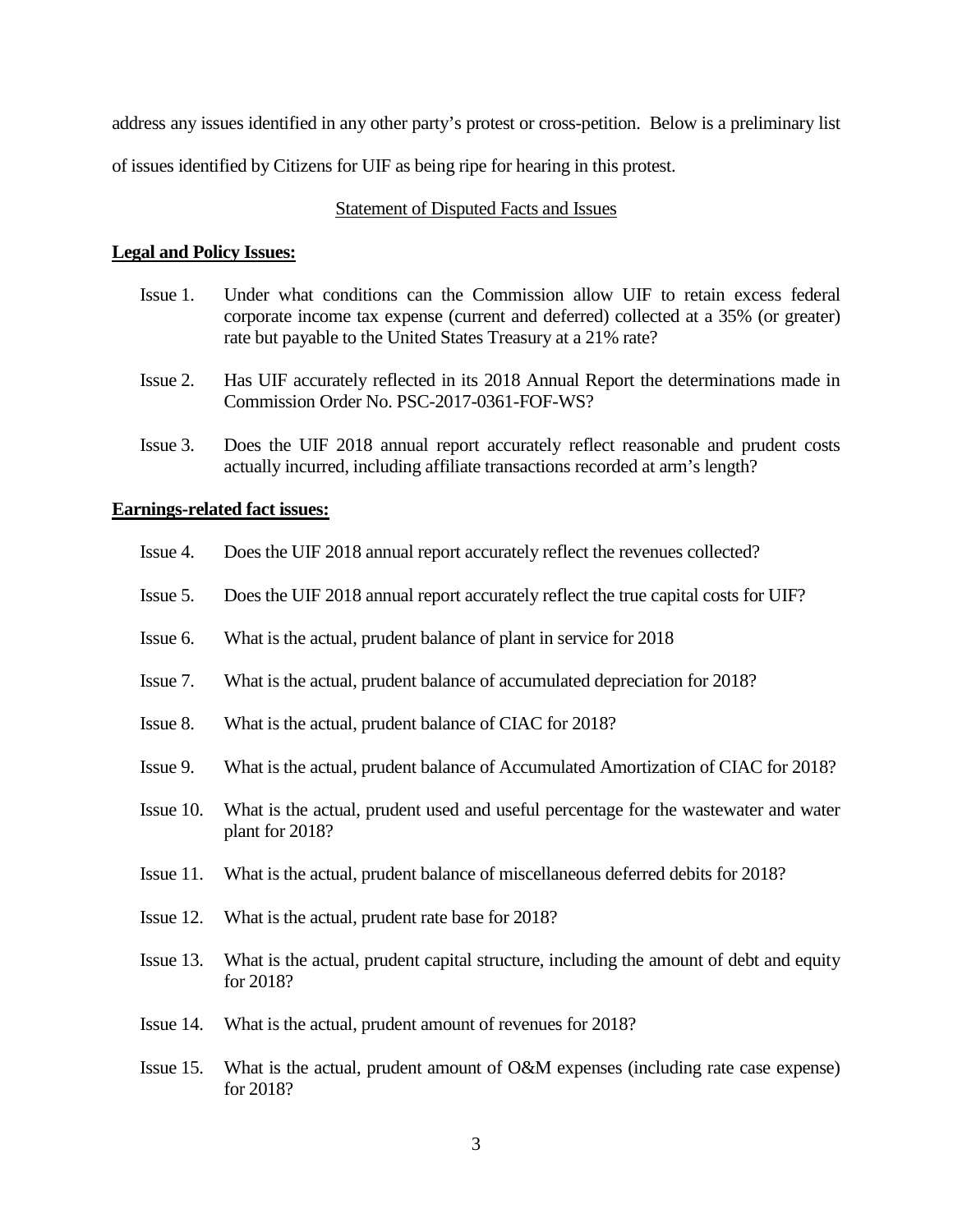- Issue 16. What is the actual, prudent amount of depreciation expense for 2018?
- Issue 17. What is the actual, prudent amount of taxes other than income for 2018?
- Issue 18. What is the actual, prudent achieved return on equity for 2018?
- Issue 19. What is the actual, prudent amount of income taxes for 2018?
- Issue 20. What is the actual tax savings resulting from the Federal Tax Cut and Jobs Act ("TCJA") for 2018?

### **Refund and rate reductions issues:**

- Issue 21. How should the Commission dispose of the actual tax savings resulting from the TCJA for 2018?
- Issue 22. How should the Commission dispose of the actual tax savings resulting from the TCJA for the period January 1, 2019 through the date rates are permanently adjusted to reflect the return of tax savings resulting from the TCJA?
- Issue 23. What adjustment to rates should the Commission order to account for the actual tax savings resulting from the TCJA for 2018 so that UIF's rates are fair, just and reasonable?

#### Statement of the Ultimate Facts Alleged

The ultimate facts from each of the issues discussed above will vary depending upon the testimony and discovery brought forth in this hearing; however, significant refunds and reductions in the customers' rates should be the result.

6. Pursuant to Sections 367.081 and 367.121, F.S., the Commission has the authority and duty to prescribe and fix just and reasonable rates and charges. Pursuant to these statutes, adjustments should be made to the rates and charges approved by the PAA Order. In the broadest terms, the Citizens' ultimate factual allegation is that the PAA Order's rates and charges are unfair, unjust, unreasonable, excessive, and unfairly discriminatory. UIF's appropriation and retention of the windfall tax savings renders the rates set less than 4 months before the tax rate change using the 35% federal corporate income tax rate unfair, unjust, and unreasonable. The disputed issues of material fact delineated in and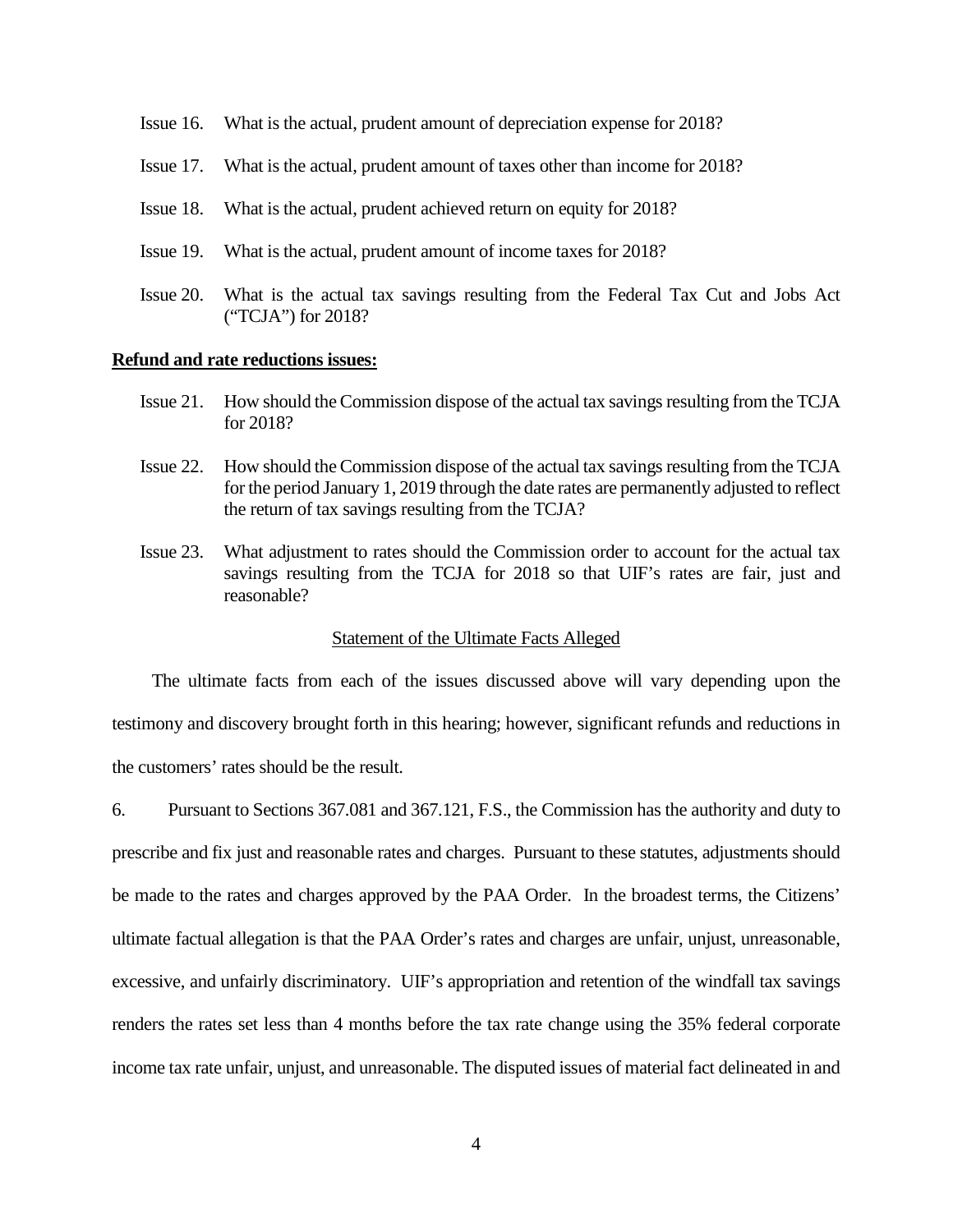by Citizens' protest should be interpreted broadly in order to effectuate full discovery on the disputed issues, thereby allowing the parties to adequately determine the scope of the issues for consideration and determination. Citizens' protest encompasses any additional issues logically arising from the specifically identified areas, including related issues that may arise during the process of discovery issued in this case. Further, Citizens reserve the right to fully participate in the hearing process, take positions and file testimony on any additional issues raised by any other party's protest or crosspetition, and resolve any issues which come to light during the pendency of this docket.

7. Citizens are entitled to a *de novo* proceeding on the disputed issues of material fact raised in Citizens' protest of the PAA Order. Citizens maintain that UIF has the burden of proof in all aspects of the requested evidentiary hearing pursuant to Section 120.57(1), F.S., and if the burden of proof is not satisfied, the disputed issues of material fact must be resolved in favor of the Utility's ratepayers.

8. By Order No. PSC-2019-0350-PAA-PU, protests of the PAA Order shall be filed with the Office of Commission Clerk no later than the close of business on September 12, 2019. This Petition has therefore been timely filed.

9. Sections 367.081 and 367.121, F.S., are the specific statutes that require reversal or modification of the PAA Order.

10. Citizens request that the Commission take the following actions with respect to this protest and objection to the PAA Order:

a) Establish a hearing schedule to resolve the disputed issues of material fact as described above, including any additional issues raised by a party's protest or cross-protest and on any issues which come to light during the pendency of this docket.

b) (1) Establish the amount of tax savings windfall achieved by UIF for 2018 as a result of the TCJA and order that amount be refunded to the Utility's ratepayers; (2) permanently

5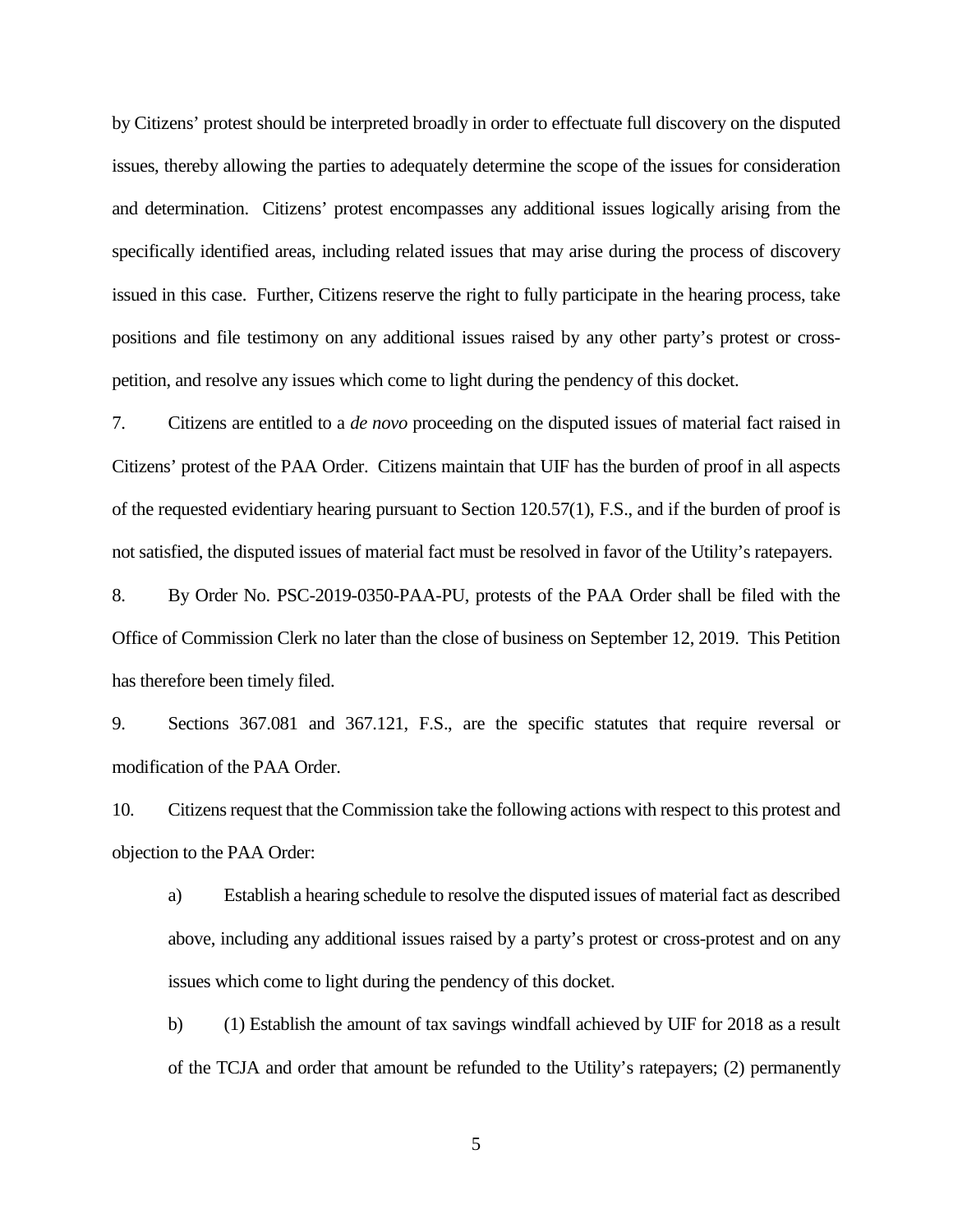adjust rates going forward based on a 21% federal corporate income tax rate, and (3) order that any over-collection in tax savings windfalls occurring from January 1, 2019 until rates are permanently adjusted in accordance with (2) herein, also be refunded to UIF's ratepayers.

WHEREFORE, the Citizens hereby protest and object to Commission Order No. PSC-2019- 0350-PAA-PU, as provided above, and respectfully petition the Commission to conduct a formal evidentiary hearing, as required under the provisions of Section 120.57(1), F.S., at a convenient time within or as close as practical to the Utility's certificated service area.

Respectfully Submitted,

JR Kelly Public Counsel

/s/ Charles J. Rehwinkel Charles J. Rehwinkel Deputy Public Counsel Florida Bar No. 0527599

Office of the Public Counsel c/o The Florida Legislature 111 West Madison Street Room 812 Tallahassee, Florida 32399-1400

 Attorneys for the Citizens of the State of Florida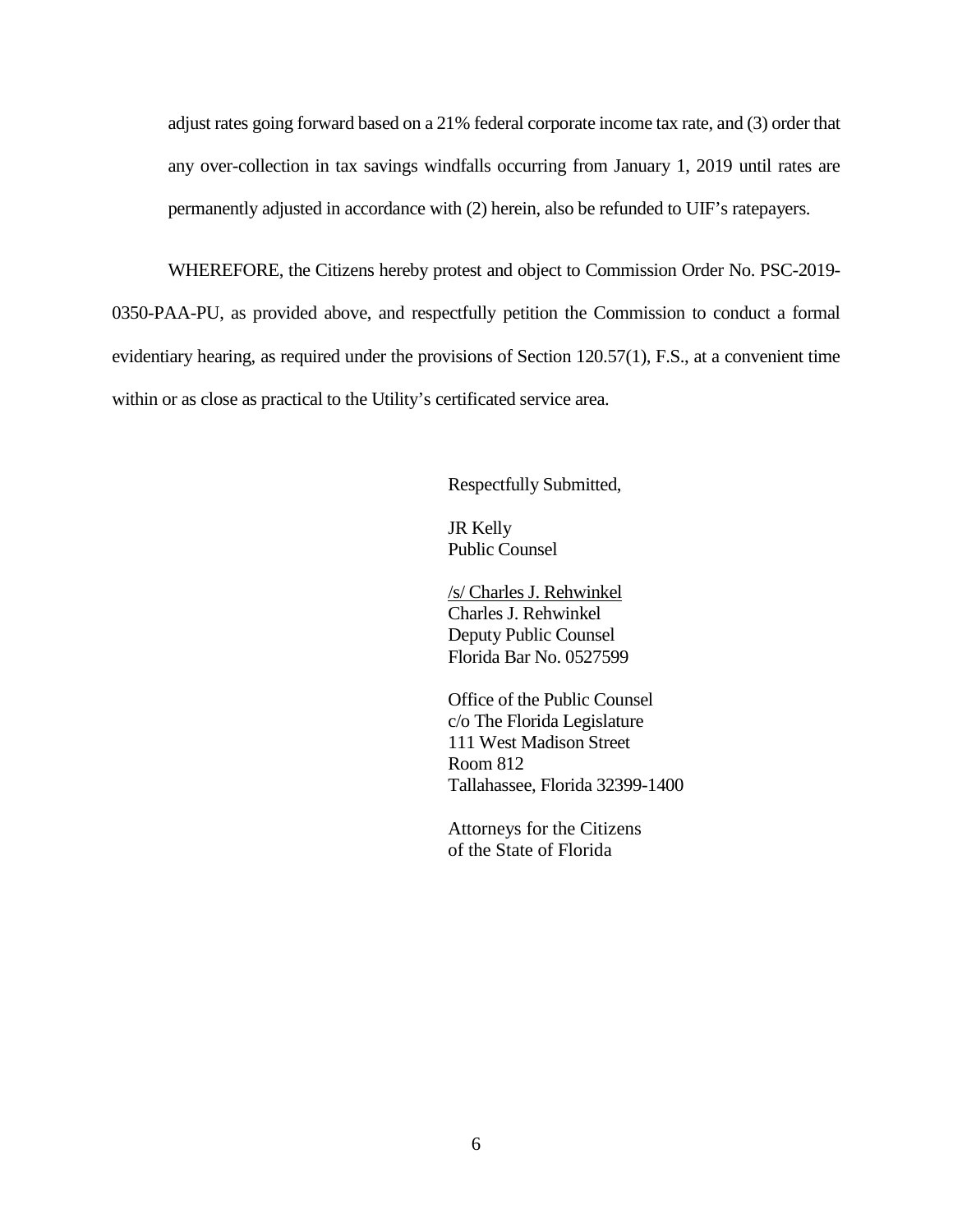### **CERTIFICATE OF SERVICE**

**I, HEREBY CERTIFY** that a true and correct copy of the Office of Public Counsel's

## **PETITION REQUESTING EVIDENTIARY HEARING ON THE PROTESTED PORTIONS**

**OF THE PROPOSED AGENCY ACTION** has been furnished by electronic mail to the following

parties on this  $12<sup>th</sup>$  day of September 2019.

Maria Moncada/John Butler **Florida Power and Light Company** 700 Universe Blvd Juno Beach, FL 33418 [maria.moncada@fpl.com](mailto:maria.moncada@fpl.com) [john.butler@fpl.com](mailto:john.butler@fpl.com)

J. Michael Walls/Blaise N. Gamba **Carlton Fields Law Firm** P.O. Box 3239 Tampa, FL 33601-3239 [mwalls@CFJBLaw.com](mailto:mwalls@CFJBLaw.com)

C. Shane Boyett **Gulf Power Company** One Energy Place Pensacola FL 32520 [Charles.Boyett@nexteraenergy.com](mailto:Charles.Boyett@nexteraenergy.com)

James D. Beasley/J. Jeffry Wahlen **Ausley McMullen** P.O. Box 391 Tallahassee, FL 32302 [jbeasley@ausley.com](mailto:jbeasley@ausley.com) [jwahlen@ausley.com](mailto:jwahlen@ausley.com)

Matthew R. Bernier **Duke Energy Florida.** 106 East College Ave, Suite 800 Tallahassee, FL 32301-7740 [matthew.bernier@duke-energy.com](mailto:matthew.bernier@duke-energy.com)

Russell A. Badders/Steven R. Griffin **Beggs Law Firm**  P.O. Box 12950 Pensacola FL 32591 [srg@beggslane.com](mailto:srg@beggslane.com) [rab@beggslane.com](mailto:rab@beggslane.com)

Ms. Paula K. Brown Regulatory Affairs **Tampa Electric Company** P. O. Box 111 Tampa FL 33601-0111 [regdept@tecoenergy.com](mailto:regdept@tecoenergy.com)

Jerry H. Melendy, Jr. **Sebring Gas System, Inc.** 3515 Highway 27 South Sebring FL 33870-5452 [jmelendy@floridasbestgas.com](mailto:jmelendy@floridasbestgas.com) Suzanne Brownless **Florida Public Service Commission** 2540 Shumard Oak Blvd. Tallahassee, FL 32399-0850 [sbrownle@psc.state.fl.us](mailto:sbrownle@psc.state.fl.us)

Kenneth Hoffman **Florida Power & Light Company** 215 South Monroe St., Suite 810 Tallahassee, FL 32301-1859 [ken.hoffman@fpl.com](mailto:ken.hoffman@fpl.com)

Dianne M. Triplett **Duke Energy Florida** 299 First Avenue North St. Petersburg, FL 33701 [dianne.triplett@duke-energy.com](mailto:dianne.triplett@duke-energy.com)

Ansley Watson, Jr. Andrew M. Brown **MacFarlane, Ferguson & McMullen Law Firm** P.O. Box 1531 Tampa, FL [ab@macfar.com](mailto:ab@macfar.com) [aw@macfar.com](mailto:aw@macfar.com)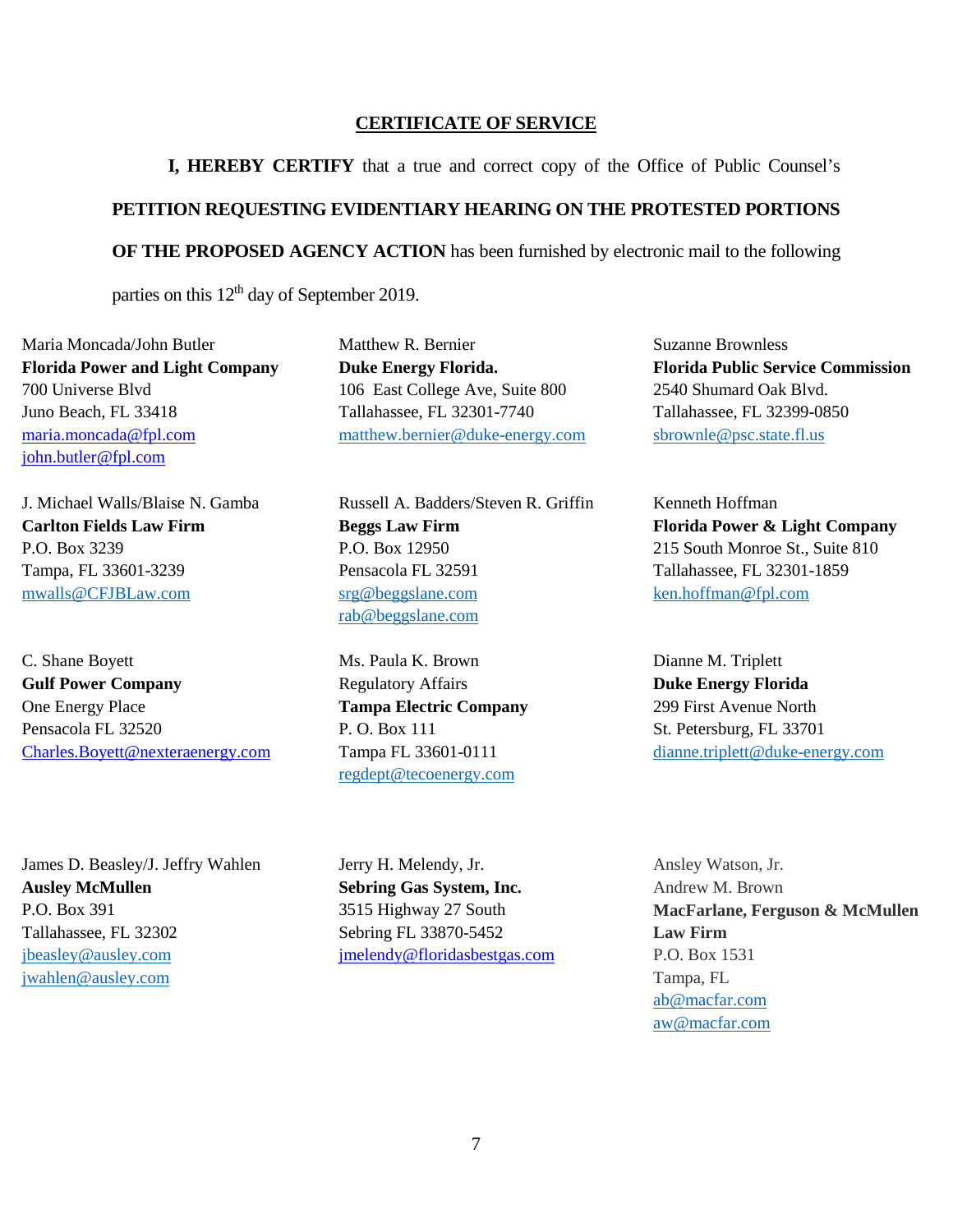Carolyn Bermudez **Florida City Gas**  4045 N.W. 97th Avenue Doral FL 33178 (305) 835-3606 [cbermude@southernco.com](mailto:cbermude@southernco.com)

Beth Keating Gregory M. Munson **Gunster Law Firm** 215 South Monroe Street, Suite 601 Tallahassee FL 32301-1839 bkeating@gunster.com [gmunson@gunster.com](mailto:gmunson@gunster.com)

Mr. Andy Shoaf **St. Joe Natural Gas Company, Inc.** P. O. Box 549 Port St. Joe FL 32457-0549 [andy@stjoegas.com](mailto:andy@stjoegas.com) 

David W. Swor **Forest Utilities, Inc.**  6000 Forest Blvd. Fort Myers, FL 33908-4319 [forestu@aol.com](mailto:forestu@aol.com) 

Jeffrey S. Leslie **Indiantown Company, Inc.**  P. O. Box 397 Indiantown, FL 34956-0397 jeffl@itstelecom.net

Tim Thompson **Marion Utilities, Inc.** 710 N.E. 30th Avenue Ocala, FL 34470-6460 [marionutl@aol.com](mailto:marionutl@aol.com)

Mr. Mike Cassel **FPUC/Indiantown/Fort Meade/Chesapeake** 1750 S.W. 14th Street, Suite 200 Fernandina Beach FL 32034-3052 [mcassel@fpuc.com](mailto:mcassel@fpuc.com)

Martin S. Friedman, Esquire **Coenson Friedman, P.A.** 766 N. Sun Drive, Suite 4030 Lake Mary, FL 32746 [mfriedman@coensonfriedman.com](mailto:mfriedman@coensonfriedman.com)

Rob Eddy **Central Sumter Utility Company, LLC** 1020 Lake Sumter Landing The Villages, FL 32159-2699 [Rob.Eddy@thevillages.com](mailto:Rob.Eddy@thevillages.com) 

Sherlock Gillet **Peoples Water Service Company of Florida, Inc.**  409 Washington Avenue, Suite 310 Towson MD 21204 [sgillet@peopleswater.net](mailto:sgillet@peopleswater.net)

Christopher Johnson **K W Resort Utilities Corp.** 6630 Front Street, Key West, FL 33040 chriskw@bellsouth.net

Mark S. Daday **Ni Florida, LLC**  P. O. Box 290910 Columbia, SC 29228-0016 [mdaday@niamerica.com](mailto:mdaday@niamerica.com)

Paula Brown/Kandi M. Floyd Regulatory Affairs **Peoples Gas System** P. O. Box 111 Tampa FL 33601-0111 [regdept@tecoenergy.com](mailto:regdept@tecoenergy.com)

Paula M. Sparkman **Messer Law Firm** 2618 Centennial Place Tallahassee FL 32308 [psparkman@lawfla.com](mailto:psparkman@lawfla.com)

John Hoy/Patrick Flynn **Utilities, Inc. of Florida** 200 Weathersfield Avenue Altamonte Springs, FL 32714-4099 [jphoy@uiwater.com](mailto:jphoy@uiwater.com) pcflynn@uiwater.com

F. Marshall Deterding **Sunstrom & Mindlin, LLP** 2548 Blairstone Pines Drive Tallahassee FL 32301 [mdeterding@sfflaw.com](mailto:mdeterding@sfflaw.com)

Barton W. Smith **Smith Hawks, PL** 138 Simonton Street Key West, FL 33040 [bart@smithhawks.com](mailto:bart@smithhawks.com)

Kenneth Pratt, **Pluris Wedgefield, Inc.**  2100 McKinney Avenue, Suite 1550 Dallas, TX 75201-6982 [info@plurisusa.com](mailto:info@plurisusa.com)